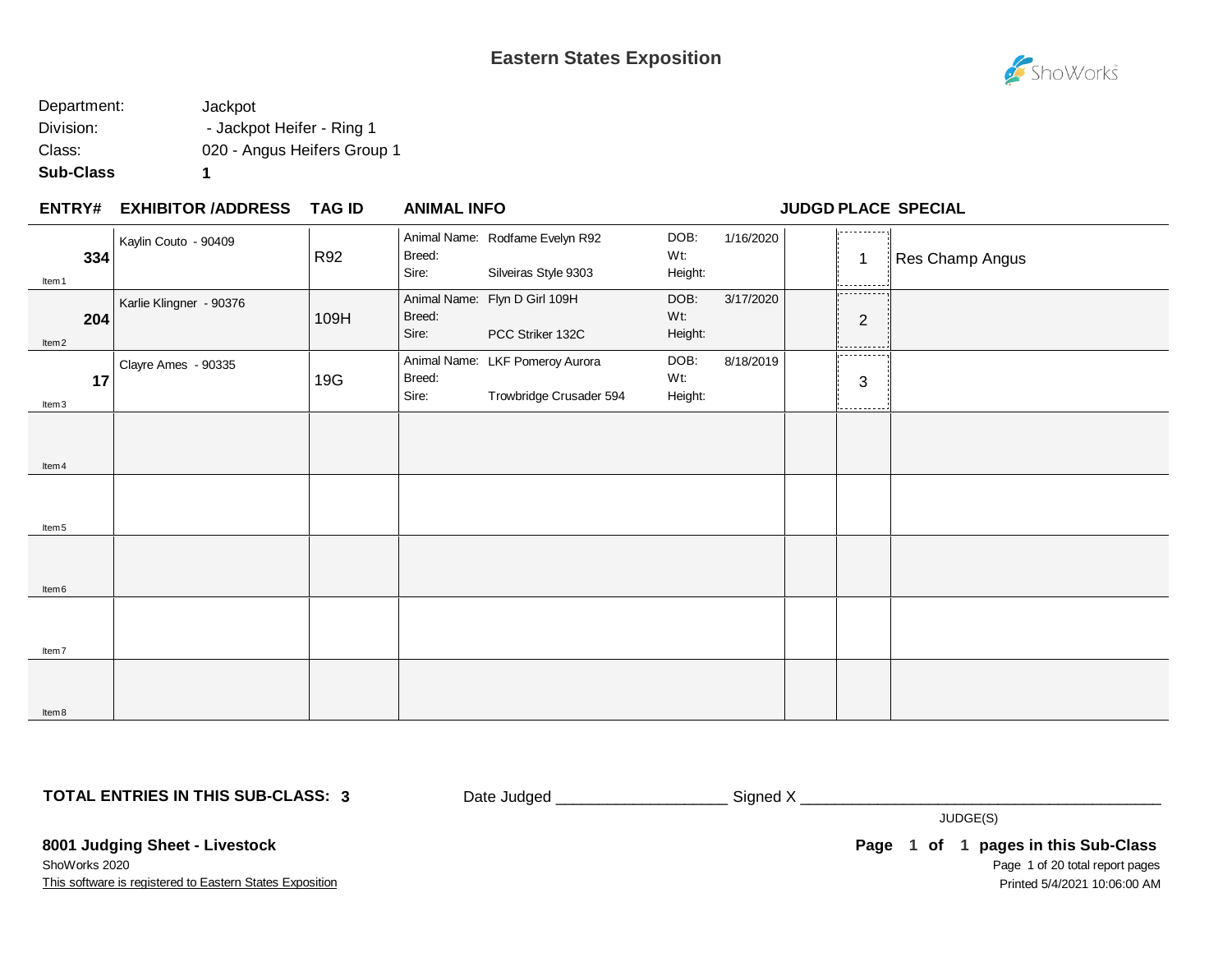

| Sub-Class   | 2                           |
|-------------|-----------------------------|
| Class:      | 020 - Angus Heifers Group 1 |
| Division:   | - Jackpot Heifer - Ring 1   |
| Department: | Jackpot                     |

#### **EXHIBITOR /ADDRESS TAG ID ENTRY# ANIMAL INFO JUDGD PLACE SPECIAL**

| Item 1            | Isabella Mccarthy - 90388<br>254 | PC <sub>20</sub> H | Breed:<br>Sire: | Animal Name: PCSC Primo's Eleanor 20H<br>Colburn Primo 5153  | DOB:<br>Wt:<br>Height: | 5/19/2020 | 1.<br>$\overline{1}$<br>--------- | Champ Angus |
|-------------------|----------------------------------|--------------------|-----------------|--------------------------------------------------------------|------------------------|-----------|-----------------------------------|-------------|
| ltem <sub>2</sub> | Elizabeth Luckman - 90254<br>166 | 204                | Breed:<br>Sire: | Animal Name: Lucky Lane Oakleaf 204<br>Silveira's Style 9303 | DOB:<br>Wt:<br>Height: | 5/13/2020 | .<br>$\overline{2}$               |             |
|                   |                                  |                    |                 |                                                              |                        |           | .                                 |             |
| Item3             |                                  |                    |                 |                                                              |                        |           |                                   |             |
| ltem 4            |                                  |                    |                 |                                                              |                        |           |                                   |             |
|                   |                                  |                    |                 |                                                              |                        |           |                                   |             |
| Item <sub>5</sub> |                                  |                    |                 |                                                              |                        |           |                                   |             |
|                   |                                  |                    |                 |                                                              |                        |           |                                   |             |
| ltem <sub>6</sub> |                                  |                    |                 |                                                              |                        |           |                                   |             |
|                   |                                  |                    |                 |                                                              |                        |           |                                   |             |
| Item7             |                                  |                    |                 |                                                              |                        |           |                                   |             |
| ltem 8            |                                  |                    |                 |                                                              |                        |           |                                   |             |

**TOTAL ENTRIES IN THIS SUB-CLASS: 2**

Date Judged \_\_\_\_\_\_\_\_\_\_\_\_\_\_\_\_\_\_\_\_ Signed X \_\_\_\_\_\_\_\_\_\_\_\_\_\_\_\_\_\_\_\_\_\_\_\_\_\_\_\_\_\_\_\_\_\_\_\_\_\_\_\_\_\_

JUDGE(S)

This software is registered to Eastern States Exposition **8001 Judging Sheet - Livestock** ShoWorks 2020

Page 2 of 20 total report pages Page 1 of 1 pages in this Sub-Class Printed 5/4/2021 10:06:00 AM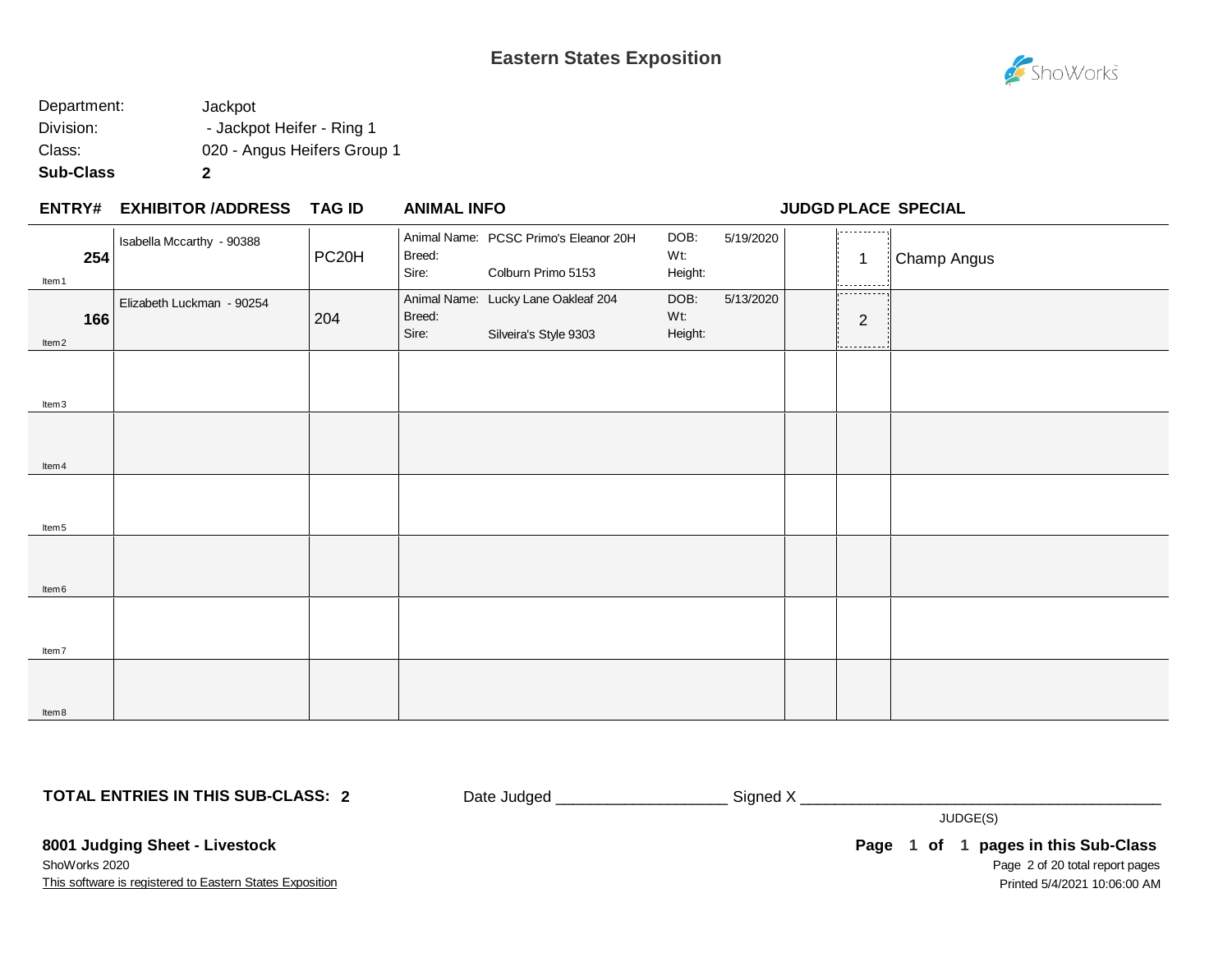# ShoWorks

#### Department: Jackpot Division: **- Jackpot Heifer - Ring 1** Class: 030 - AOBP Heifers

**Sub-Class**

Item8

|                   | ENTRY# EXHIBITOR /ADDRESS TAG ID |     | <b>ANIMAL INFO</b> |                                                              |                        |           |              | JUDGD PLACE SPECIAL |
|-------------------|----------------------------------|-----|--------------------|--------------------------------------------------------------|------------------------|-----------|--------------|---------------------|
| 346<br>Item 1     | Adeline Tommell - 90410          | 031 | Breed:<br>Sire:    | Animal Name: KAW Sally 031<br>Red Angus<br>RED DKF Razor 55C | DOB:<br>Wt:<br>Height: | 3/13/2020 | .<br>-1<br>. |                     |
| ltem <sub>2</sub> |                                  |     |                    |                                                              |                        |           |              |                     |
| Item3             |                                  |     |                    |                                                              |                        |           |              |                     |
| ltem 4            |                                  |     |                    |                                                              |                        |           |              |                     |
| Item <sub>5</sub> |                                  |     |                    |                                                              |                        |           |              |                     |
| Item <sub>6</sub> |                                  |     |                    |                                                              |                        |           |              |                     |
| ltem7             |                                  |     |                    |                                                              |                        |           |              |                     |
|                   |                                  |     |                    |                                                              |                        |           |              |                     |

**TOTAL ENTRIES IN THIS SUB-CLASS: 1**

Date Judged \_\_\_\_\_\_\_\_\_\_\_\_\_\_\_\_\_\_\_\_ Signed X \_\_\_\_\_\_\_\_\_\_\_\_\_\_\_\_\_\_\_\_\_\_\_\_\_\_\_\_\_\_\_\_\_\_\_\_\_\_\_\_\_\_

JUDGE(S)

This software is registered to Eastern States Exposition **8001 Judging Sheet - Livestock** ShoWorks 2020

Page 3 of 20 total report pages Page 1 of 1 pages in this Sub-Class Printed 5/4/2021 10:06:00 AM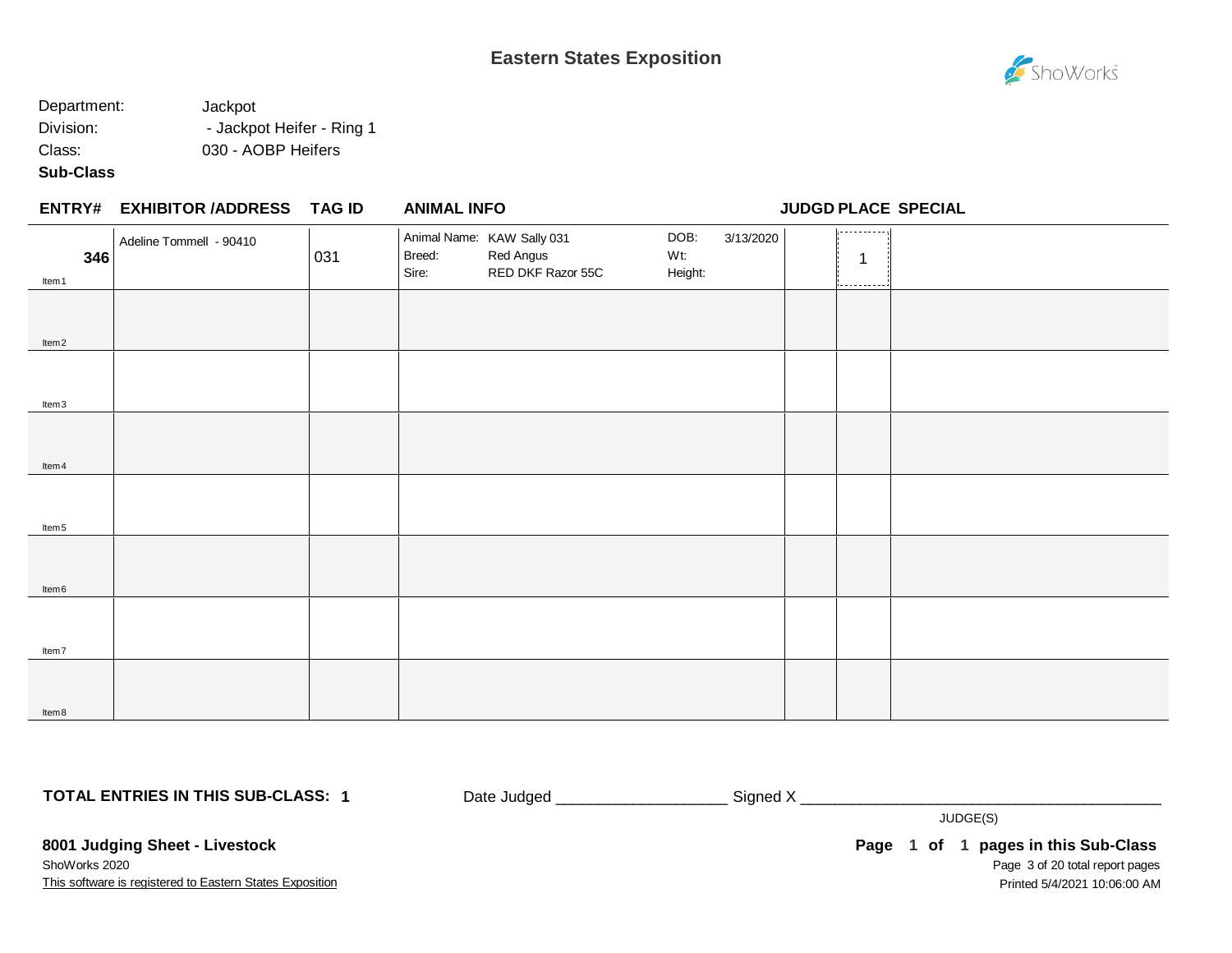

| Department: | Jackpot                       |
|-------------|-------------------------------|
| Division:   | - Jackpot Heifer - Ring 1     |
| Class:      | 040 - Belted Galloway Heifers |
| Sub-Class   |                               |

#### **EXHIBITOR /ADDRESS TAG ID ENTRY# ANIMAL INFO JUDGD PLACE SPECIAL**

| 476<br>Item 1            | Owen Weigel - 90281         | OPF3G          | Breed:<br>Sire: | Animal Name: OPF Supernova (AI)<br>Oatley's Farm Sambuca (AI) | DOB:<br>Wt:<br>Height: | 12/13/2019 | 1.<br>1                    | Champ Belted Galloway     |
|--------------------------|-----------------------------|----------------|-----------------|---------------------------------------------------------------|------------------------|------------|----------------------------|---------------------------|
| 477<br>Item <sub>2</sub> | Owen Weigel - 90281         | UMA84G         | Breed:<br>Sire: | Animal Name: UMASS Ladybug<br>Otokahe Blake                   | DOB:<br>Wt:<br>Height: | 6/15/2019  | ----------<br>2<br>.       | Res Champ Belted Galloway |
| Item3                    | Sadie Olmsted - 90353<br>43 | <b>PVB107G</b> | Breed:<br>Sire: | Animal Name: Pine View Gwen<br>Pine View Edelman 87E          | DOB:<br>Wt:<br>Height: | 7/2/2019   | .<br>$\sqrt{3}$<br>------- |                           |
| Item 4                   |                             |                |                 |                                                               |                        |            |                            |                           |
| Item <sub>5</sub>        |                             |                |                 |                                                               |                        |            |                            |                           |
| Item <sub>6</sub>        |                             |                |                 |                                                               |                        |            |                            |                           |
| Item7                    |                             |                |                 |                                                               |                        |            |                            |                           |
| Item8                    |                             |                |                 |                                                               |                        |            |                            |                           |

**TOTAL ENTRIES IN THIS SUB-CLASS: 3**

Date Judged \_\_\_\_\_\_\_\_\_\_\_\_\_\_\_\_\_\_\_\_\_\_\_\_\_\_\_ Signed X \_\_\_\_\_\_\_\_\_\_\_\_\_\_\_\_\_\_\_\_\_\_\_\_\_\_\_\_\_\_\_

JUDGE(S)

This software is registered to Eastern States Exposition **8001 Judging Sheet - Livestock** ShoWorks 2020

Page 4 of 20 total report pages Page 1 of 1 pages in this Sub-Class Printed 5/4/2021 10:06:00 AM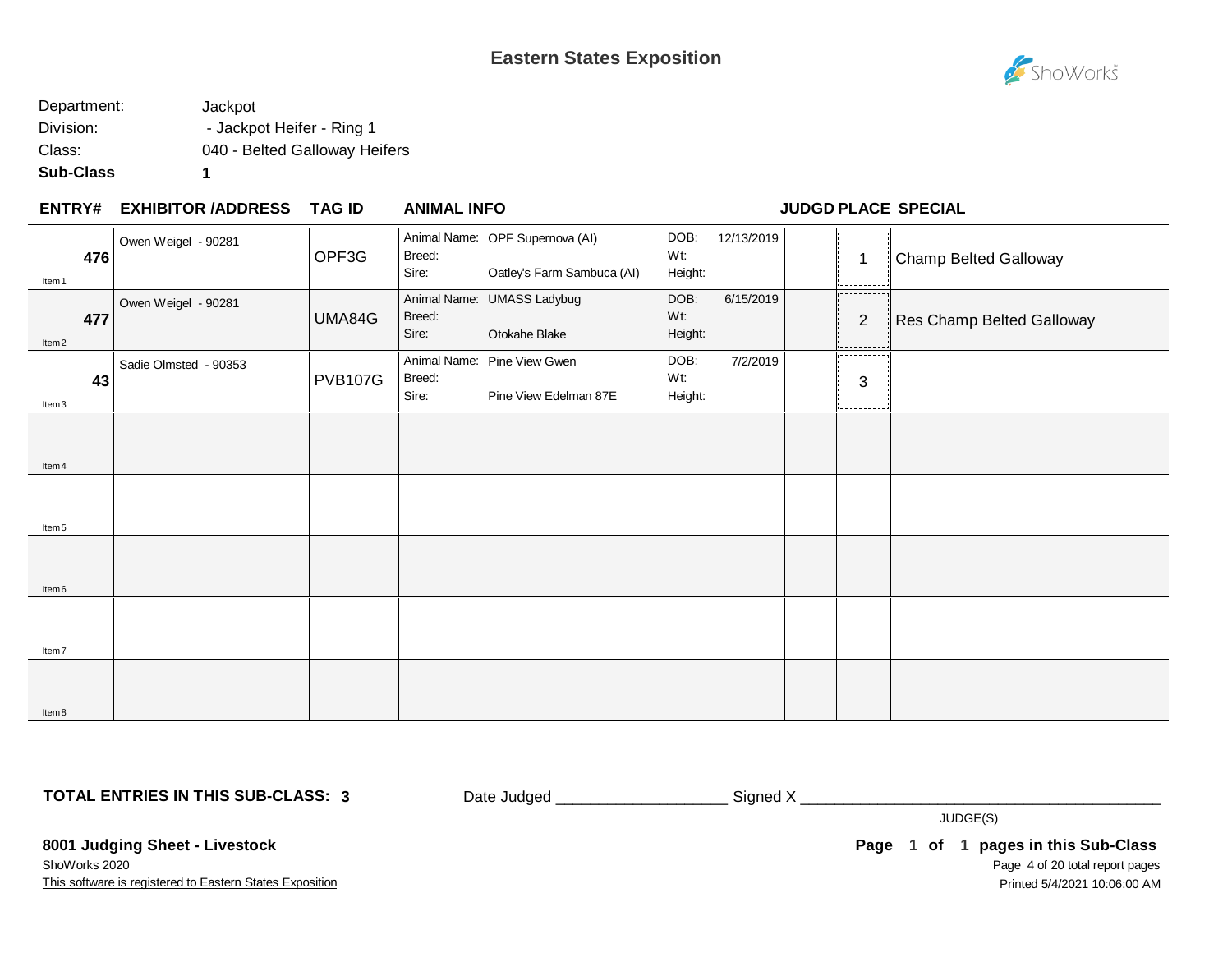

| Sub-Class   | 2                             |
|-------------|-------------------------------|
| Class:      | 040 - Belted Galloway Heifers |
| Division:   | - Jackpot Heifer - Ring 1     |
| Department: | Jackpot                       |

#### **EXHIBITOR /ADDRESS TAG ID ENTRY# ANIMAL INFO JUDGD PLACE SPECIAL**

| 61                | Benjamin Brooks - 90343 | WDS06H | Breed:<br>Sire: | Animal Name: Windswept Halo (AI)<br>Meadowood Braeloch (AI) | DOB:<br>Wt:<br>Height: | 8/20/2020 | اردددددد درا<br>1 |  |
|-------------------|-------------------------|--------|-----------------|-------------------------------------------------------------|------------------------|-----------|-------------------|--|
| Item 1            |                         |        |                 |                                                             |                        |           | ----------        |  |
|                   |                         |        |                 |                                                             |                        |           |                   |  |
| Item <sub>2</sub> |                         |        |                 |                                                             |                        |           |                   |  |
|                   |                         |        |                 |                                                             |                        |           |                   |  |
| Item3             |                         |        |                 |                                                             |                        |           |                   |  |
|                   |                         |        |                 |                                                             |                        |           |                   |  |
| Item 4            |                         |        |                 |                                                             |                        |           |                   |  |
|                   |                         |        |                 |                                                             |                        |           |                   |  |
| Item <sub>5</sub> |                         |        |                 |                                                             |                        |           |                   |  |
| Item <sub>6</sub> |                         |        |                 |                                                             |                        |           |                   |  |
| Item7             |                         |        |                 |                                                             |                        |           |                   |  |
|                   |                         |        |                 |                                                             |                        |           |                   |  |
| ltem 8            |                         |        |                 |                                                             |                        |           |                   |  |

**TOTAL ENTRIES IN THIS SUB-CLASS: 1**

Date Judged \_\_\_\_\_\_\_\_\_\_\_\_\_\_\_\_\_\_\_\_\_\_\_\_\_\_\_\_Signed X \_\_\_\_\_\_\_\_\_\_\_\_\_\_\_\_\_\_\_\_\_\_\_\_\_\_\_\_\_\_\_

JUDGE(S)

This software is registered to Eastern States Exposition **8001 Judging Sheet - Livestock** ShoWorks 2020

Page 5 of 20 total report pages Page 1 of 1 pages in this Sub-Class Printed 5/4/2021 10:06:00 AM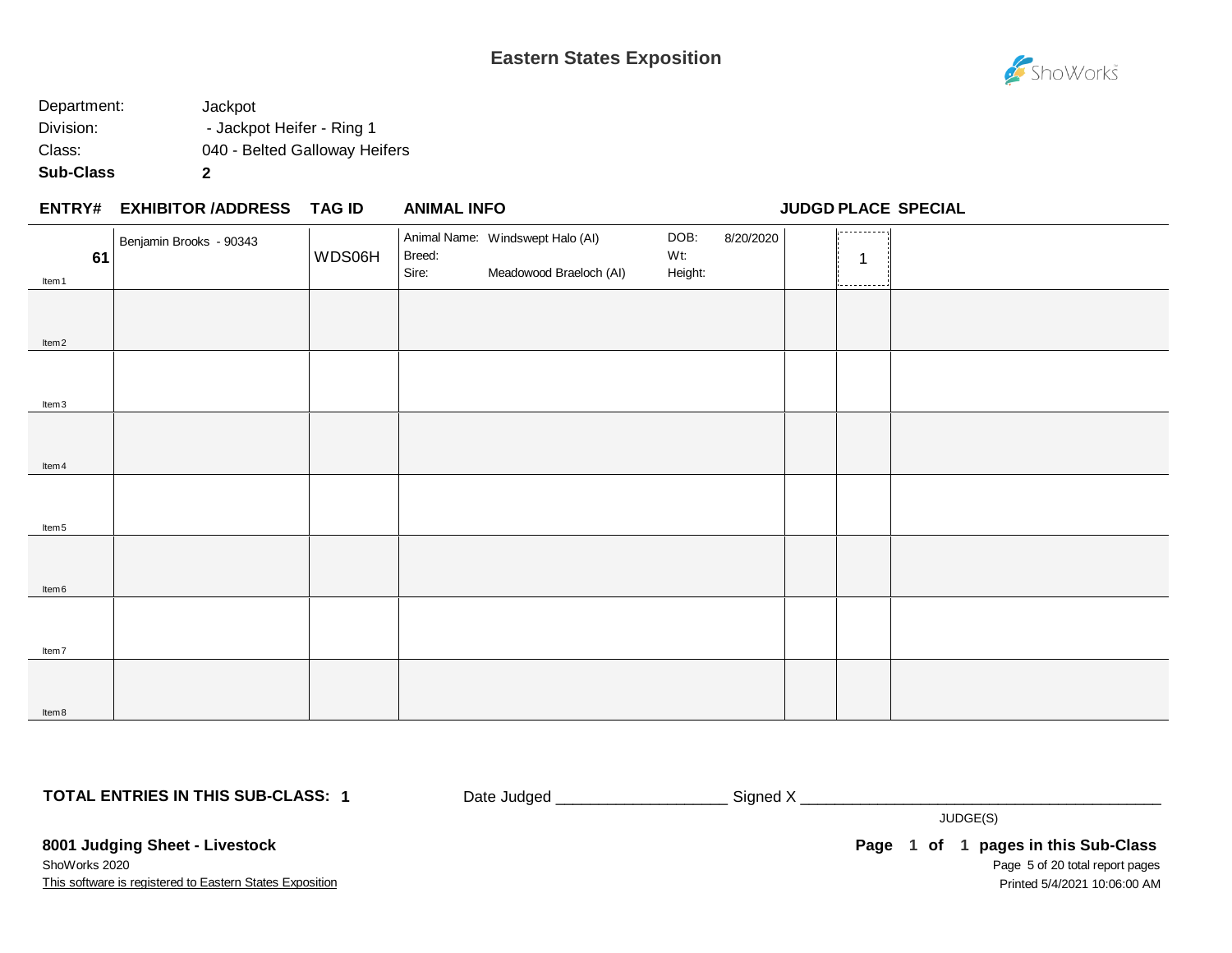

#### Department: Jackpot Division: - Jackpot Heifer - Ring 1 Class: 050 - Charolais Heifers

**Sub-Class**

Item6

Item7

Item8

#### **EXHIBITOR /ADDRESS TAG ID ENTRY# ANIMAL INFO JUDGD PLACE SPECIAL** . . . . . . . . . . . . Animal Name: BWEL Yellow Rose 801H DOB: 10/7/2020 Kayla Lippert - 90417 Breed: Wt: **467** 1 Champ Overall Jackpot Heifer<br>Sire: M&M Outsider 4003 PLD Height: Height: 1 Champ Overall Jackpot Heifer 801H M&M Outsider 4003 PLD Height: Item1 Item2 Item3 Item4 Item5

**TOTAL ENTRIES IN THIS SUB-CLASS: 1**

Date Judged \_\_\_\_\_\_\_\_\_\_\_\_\_\_\_\_\_\_\_\_\_\_\_\_\_\_\_\_\_\_Signed X \_\_\_\_\_\_\_\_\_\_\_\_\_\_\_\_\_\_\_\_\_\_\_\_\_\_\_\_\_

JUDGE(S)

This software is registered to Eastern States Exposition **8001 Judging Sheet - Livestock** ShoWorks 2020

Page 6 of 20 total report pages Page 1 of 1 pages in this Sub-Class Printed 5/4/2021 10:06:00 AM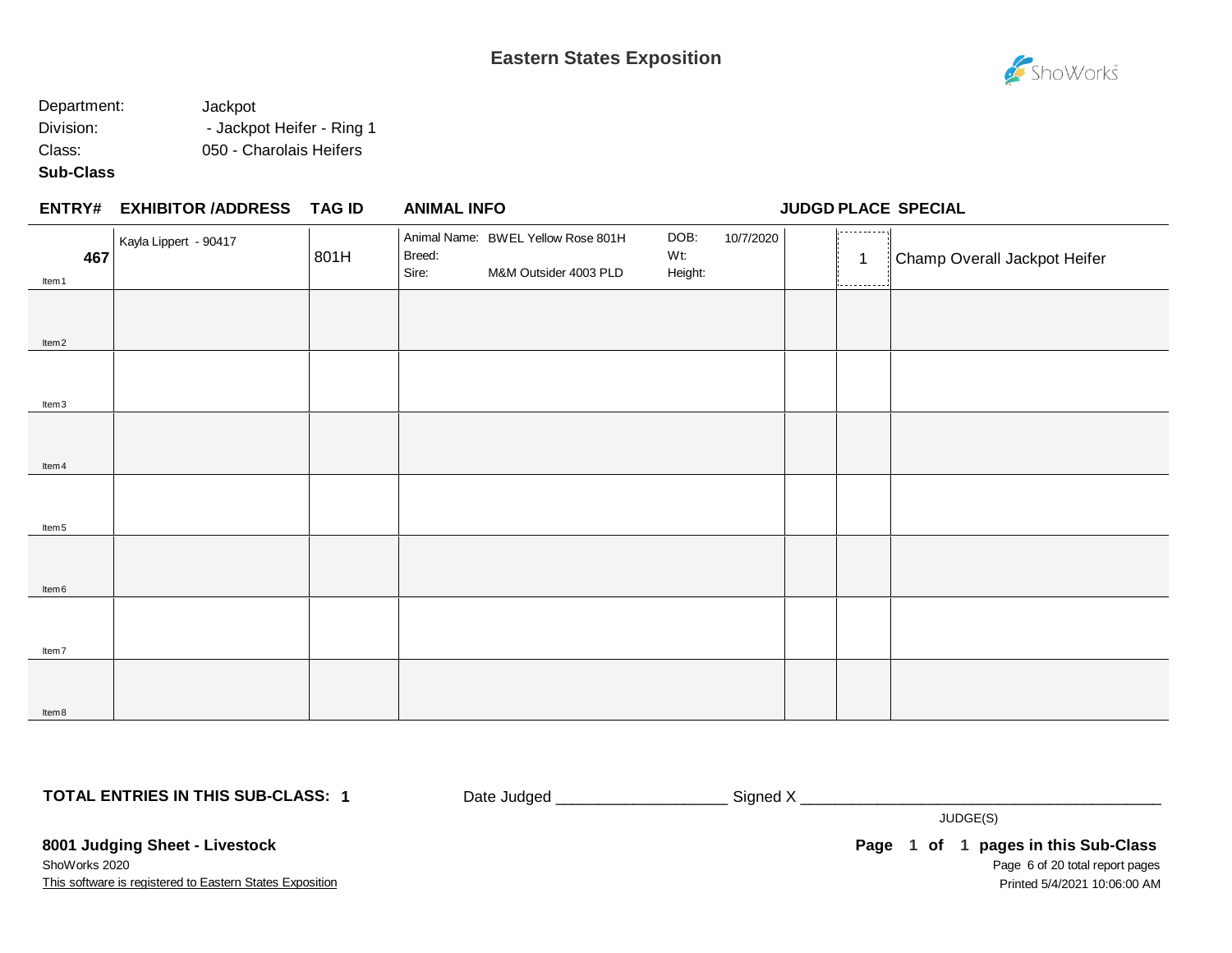# ShoWorks

### Department: Jackpot Division: - Jackpot Heifer - Ring 1 Class: 060 - Chi-Angus Heifers

**Sub-Class**

|                   | <b>ENTRY# EXHIBITOR /ADDRESS</b> | TAG ID          | <b>ANIMAL INFO</b>                        |                      |                        |          |                                 | <b>JUDGD PLACE SPECIAL</b> |
|-------------------|----------------------------------|-----------------|-------------------------------------------|----------------------|------------------------|----------|---------------------------------|----------------------------|
| 57<br>Item 1      | Madison Perkins - 121            | H <sub>02</sub> | Animal Name: MP Kamryn<br>Breed:<br>Sire: | Colburn Inspire 6116 | DOB:<br>Wt:<br>Height: | 4/7/2020 | 1,<br>$\mathbf 1$<br>---------- | 5th Overall Jackpot Heifer |
| ltem <sub>2</sub> |                                  |                 |                                           |                      |                        |          |                                 |                            |
| ltem3             |                                  |                 |                                           |                      |                        |          |                                 |                            |
| ltem 4            |                                  |                 |                                           |                      |                        |          |                                 |                            |
| ltem <sub>5</sub> |                                  |                 |                                           |                      |                        |          |                                 |                            |
| ltem <sub>6</sub> |                                  |                 |                                           |                      |                        |          |                                 |                            |
| Item7             |                                  |                 |                                           |                      |                        |          |                                 |                            |
| ltem 8            |                                  |                 |                                           |                      |                        |          |                                 |                            |

**TOTAL ENTRIES IN THIS SUB-CLASS: 1**

Date Judged \_\_\_\_\_\_\_\_\_\_\_\_\_\_\_\_\_\_\_\_ Signed X \_\_\_\_\_\_\_\_\_\_\_\_\_\_\_\_\_\_\_\_\_\_\_\_\_\_\_\_\_\_\_\_\_\_\_\_\_\_\_\_\_\_

JUDGE(S)

This software is registered to Eastern States Exposition **8001 Judging Sheet - Livestock** ShoWorks 2020

Page 7 of 20 total report pages Page 1 of 1 pages in this Sub-Class Printed 5/4/2021 10:06:00 AM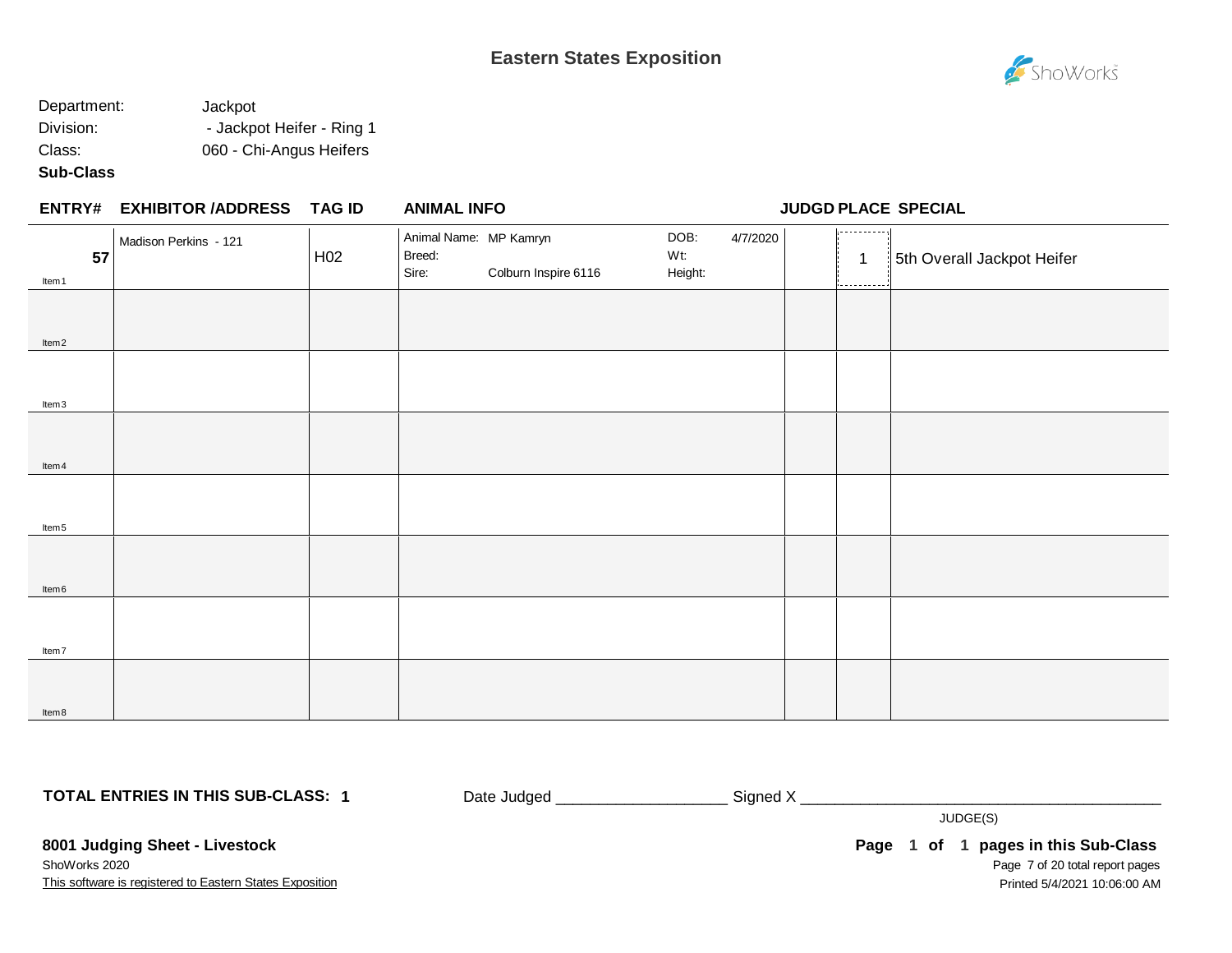

#### Department: Jackpot Division: - Jackpot Heifer - Ring 1 Class: 070 - Chi-Maine Heifers

**Sub-Class**

| <b>ENTRY#</b>            | <b>EXHIBITOR /ADDRESS</b> | TAG ID | <b>ANIMAL INFO</b>                                                     |                                     |                          | <b>JUDGD PLACE SPECIAL</b> |
|--------------------------|---------------------------|--------|------------------------------------------------------------------------|-------------------------------------|--------------------------|----------------------------|
| 156<br>Item <sub>1</sub> | iames hicks - 90233       | 523H   | Animal Name: BAJH MS Sasha 523H<br>Breed:<br>Sire:<br>The General 1419 | DOB:<br>5/23/2020<br>Wt:<br>Height: | ----------<br>---------- | 3rd Overall Jackpot Heifer |
|                          |                           |        |                                                                        |                                     |                          |                            |

| ltem <sub>2</sub> |  |  |  |
|-------------------|--|--|--|
|                   |  |  |  |
|                   |  |  |  |
| Item3             |  |  |  |
|                   |  |  |  |
|                   |  |  |  |
| Item 4            |  |  |  |
|                   |  |  |  |
|                   |  |  |  |
| ltem 5            |  |  |  |
|                   |  |  |  |
|                   |  |  |  |
| ltem 6            |  |  |  |
|                   |  |  |  |
|                   |  |  |  |
| ltem7             |  |  |  |
|                   |  |  |  |
|                   |  |  |  |
| ltem 8            |  |  |  |

**TOTAL ENTRIES IN THIS SUB-CLASS: 1**

Date Judged \_\_\_\_\_\_\_\_\_\_\_\_\_\_\_\_\_\_\_\_ Signed X \_\_\_\_\_\_\_\_\_\_\_\_\_\_\_\_\_\_\_\_\_\_\_\_\_\_\_\_\_\_\_\_\_\_\_\_\_\_\_\_\_\_

JUDGE(S)

**8001 Judging Sheet - Livestock** ShoWorks 2020

This software is registered to Eastern States Exposition

Page 8 of 20 total report pages Page 1 of 1 pages in this Sub-Class Printed 5/4/2021 10:06:00 AM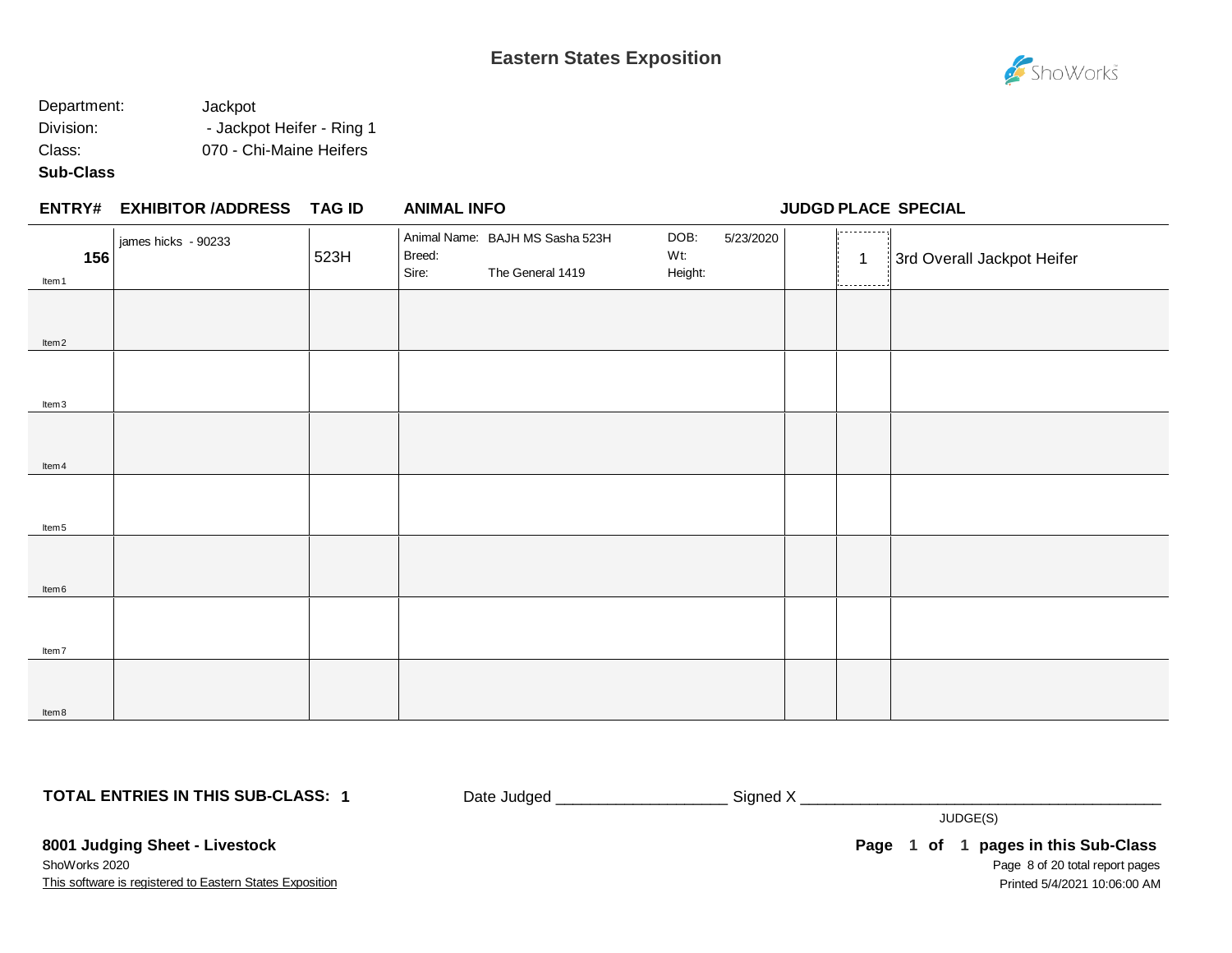

#### Department: Jackpot Division: - Jackpot Heifer - Ring 1 Class: 080 - Hereford Group 1

#### **Sub-Class**

Item7

Item8

#### **EXHIBITOR /ADDRESS TAG ID ENTRY# ANIMAL INFO JUDGD PLACE SPECIAL** . . . . . . . . . . . Animal Name: Bofat Hill 501C Gumdrop 121G DOB: DOB: 12/4/2019 Harrison Roberts - 130 Wt: **364 1 BHE121G** Breed: **1 Res** Champ Hereford **1 Res Champ Hereford 1 Res** Champ Hereford BHF121G Breed: Churchill Kickstart 501C ET Height: Item1 Animal Name: GP Lush 199D 223E 274G DOB: 9/27/2019 Grass pond Farm - 90411 Breed: Wt: 274G **344** 274G Breed: Wt: William Management Proposed: 2 Sire: GP Absolute T31 199D ET Height: Item2 ————— Animal Name: Pepin 7064 Pixie 930G DOB: 12/2/2019 Kurtis Pepin - 5598 PEPIN930 Breed: Wt: **272** 3 Sire: DHB 696 9580 Leader 7064 ET Height: Item3  $- - - - -$ Animal Name: TBYF Moon Bean 121G DOB: 12/11/2019 olivia camara - 90324 Wt: TBYF121 Breed: **126** 4 Sire: BOYD Worldwide 9050 ET Height: Item4 Item5 Item6

**TOTAL ENTRIES IN THIS SUB-CLASS: 4**

Date Judged \_\_\_\_\_\_\_\_\_\_\_\_\_\_\_\_\_\_\_\_\_\_\_\_\_\_\_\_\_Signed X \_\_\_\_\_\_\_\_\_\_\_\_\_\_\_\_\_\_\_\_\_\_\_\_\_\_\_\_\_\_

JUDGE(S)

**8001 Judging Sheet - Livestock** ShoWorks 2020

This software is registered to Eastern States Exposition

Page 9 of 20 total report pages **Page 1 of 1 pages in this Sub-Class** Printed 5/4/2021 10:06:01 AM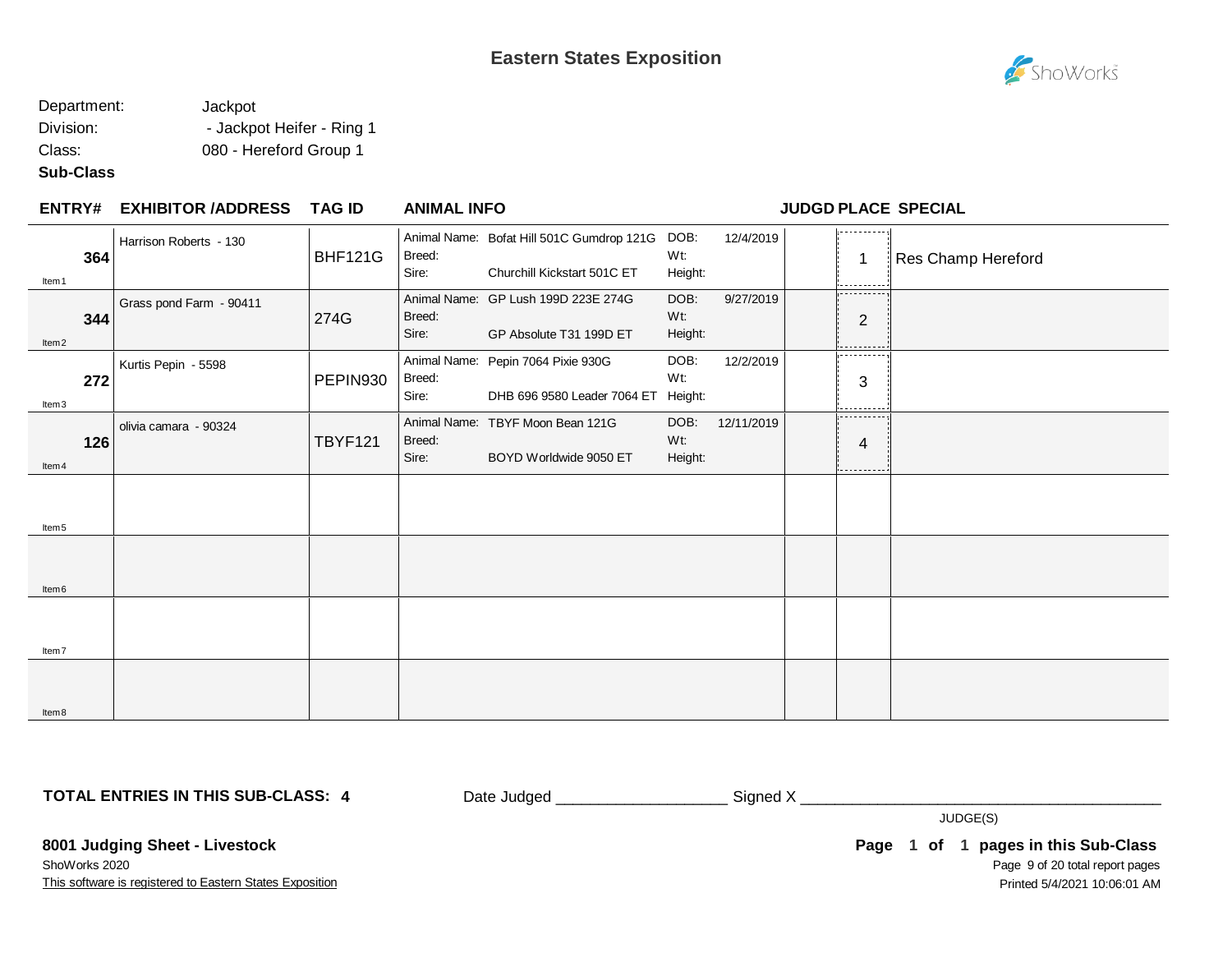

#### Department: Jackpot Division: - Jackpot Heifer - Ring 1 Class: 081 - Hereford Group 2

#### **Sub-Class**

Item8

| <b>ENTRY#</b>            | <b>EXHIBITOR /ADDRESS</b> | <b>TAG ID</b> | <b>ANIMAL INFO</b> |                                                                          |                        |           |                          | <b>JUDGD PLACE SPECIAL</b> |
|--------------------------|---------------------------|---------------|--------------------|--------------------------------------------------------------------------|------------------------|-----------|--------------------------|----------------------------|
| 472<br>ltem 1            | Sarah Carter - 90423      | 21H           | Breed:<br>Sire:    | Animal Name: Carter DFA Miss Sensation 21H DOB:<br>UPS Sensation 2296 ET | Wt:<br>Height:         | 2/28/2020 | .<br>1                   | Champ Hereford             |
| 321<br>ltem <sub>2</sub> | Kurtis Pepin - 5598       | PEPIN002      | Breed:<br>Sire:    | Animal Name: Pepin 49C Savannah 002H<br>NJW 79Z 22Z Mighty 49C ET        | DOB:<br>Wt:<br>Height: | 1/2/2020  | .<br>$\overline{2}$<br>. |                            |
| 178<br>Item3             | Herb Holden - 90373       | DHX2002       | Breed:<br>Sire:    | Animal Name: DHX Sterling 6121 2002H<br>C 5280 Diversified 6121 ET       | DOB:<br>Wt:<br>Height: | 1/14/2020 | --------<br>3            |                            |
| 175<br>ltem 4            | Carter Ellstein - 90367   | 11H           | Breed:<br>Sire:    | Animal Name: Carter Sweet Alice 11H<br>CRR 109 Catapult 702              | DOB:<br>Wt:<br>Height: | 1/8/2020  | -----<br>4               |                            |
| Item <sub>5</sub>        |                           |               |                    |                                                                          |                        |           |                          |                            |
| Item <sub>6</sub>        |                           |               |                    |                                                                          |                        |           |                          |                            |
| Item7                    |                           |               |                    |                                                                          |                        |           |                          |                            |
|                          |                           |               |                    |                                                                          |                        |           |                          |                            |

**TOTAL ENTRIES IN THIS SUB-CLASS: 4**

Date Judged \_\_\_\_\_\_\_\_\_\_\_\_\_\_\_\_\_\_\_\_\_\_\_\_\_\_\_\_\_\_\_Signed X \_\_\_\_\_\_\_\_\_\_\_\_\_\_\_\_\_\_\_\_\_\_\_\_\_\_\_\_

JUDGE(S)

This software is registered to Eastern States Exposition **8001 Judging Sheet - Livestock** ShoWorks 2020

Page 10 of 20 total report pages Page 1 of 1 pages in this Sub-Class Printed 5/4/2021 10:06:01 AM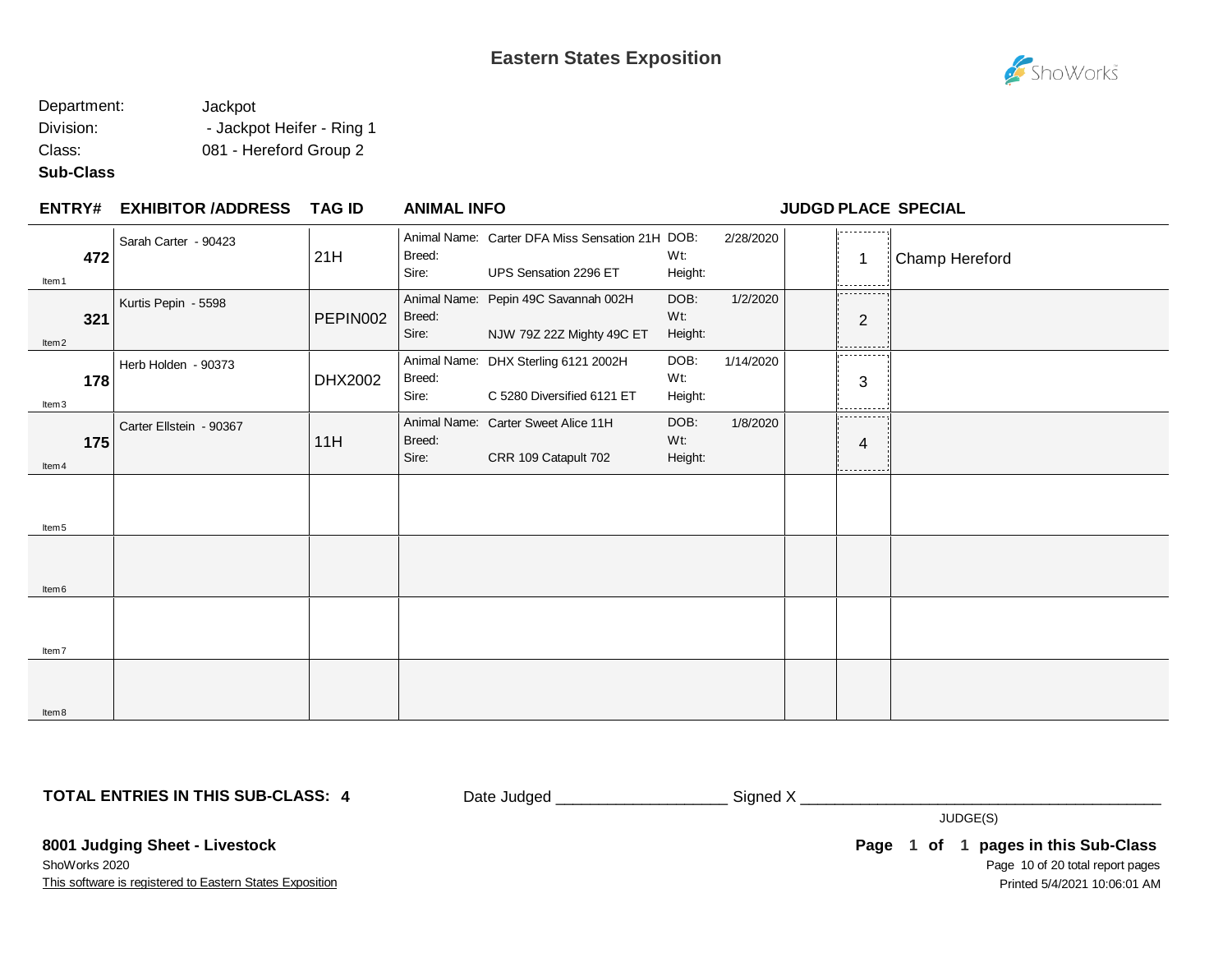

#### Department: Jackpot Division: - Jackpot Heifer - Ring 1 Class: 082 - Hereford Group 3

#### **Sub-Class**

#### **EXHIBITOR /ADDRESS TAG ID ENTRY# ANIMAL INFO JUDGD PLACE SPECIAL** . . . . . . . . . . . Animal Name: THF 602D Hershey 2007H ET DOB: 3/15/2020 Lauren Pride - 90283 Wt: THF2007 Breed: **479** 1 Sire: KJ BJ 58Z Contender D56 ET Height: Item1 Animal Name: TDF Cora H4 DOB: 4/3/2020 Madison Perkins - 121 **58** 2 TDFH4 Breed: Wt: Sire: CPR 109 On Point 559 ET Height: Item2

|                         | TDFH4                          | Breed:          |                            | W <sub>t</sub> :                                                                                                                                                                                                         |                | $\overline{2}$                            |
|-------------------------|--------------------------------|-----------------|----------------------------|--------------------------------------------------------------------------------------------------------------------------------------------------------------------------------------------------------------------------|----------------|-------------------------------------------|
|                         |                                |                 |                            |                                                                                                                                                                                                                          |                | .                                         |
| Matilda Gervais - 90369 |                                |                 |                            | DOB:                                                                                                                                                                                                                     | 4/29/2020      | ----------                                |
|                         |                                | Sire:           | CRR 109 Upslope 611 ET     | Height:                                                                                                                                                                                                                  |                | 3<br>--------                             |
| Harrison Roberts - 130  | BHF33H                         | Breed:<br>Sire: | NJW 73S 980 Hutton 109Z ET | DOB:<br>Wt:<br>Height:                                                                                                                                                                                                   | 3/30/2020      | .<br>4<br>. <u>.</u>                      |
| Herb Holden - 90373     | 015                            | Breed:<br>Sire: | PERKS 3028 Rockford 5020   | DOB:<br>Wt:<br>Height:                                                                                                                                                                                                   | 4/6/2020       | .<br>5<br>-----------                     |
| Kandace Royce - 90389   | TVF8H                          | Breed:<br>Sire: | TVF Iron Heart 5D          | DOB:<br>Wt:<br>Height:                                                                                                                                                                                                   | 4/2/2020       | .<br>6<br>.                               |
| Grass pond Farm - 90411 | 296H                           | Breed:<br>Sire: | NJW 73S M326 Trust 100W E  | DOB:<br>Wt:<br>Height:                                                                                                                                                                                                   | 3/18/2020      | ---------<br>$\overline{7}$<br>---------- |
|                         |                                |                 |                            |                                                                                                                                                                                                                          |                |                                           |
| 171                     | 58<br>365<br>180<br>236<br>343 | BMF05H          | Sire:<br>Breed:            | CPR 109 On Point 559 ET<br>Animal Name: BMF Miss Maisel 05H<br>Animal Name: Bofat Hill Sweet Dream 33H<br>Animal Name: BSC 7111 Miss Malibu 015<br>Animal Name: TVF Athena 8H<br>Animal Name: GP Delila 100W 143W 296H E | Height:<br>Wt: |                                           |

**TOTAL ENTRIES IN THIS SUB-CLASS: 7**

Date Judged \_\_\_\_\_\_\_\_\_\_\_\_\_\_\_\_\_\_\_\_ Signed X \_\_\_\_\_\_\_\_\_\_\_\_\_\_\_\_\_\_\_\_\_\_\_\_\_\_\_\_\_\_\_\_\_\_\_\_\_\_\_\_\_\_

JUDGE(S)

**8001 Judging Sheet - Livestock** ShoWorks 2020

This software is registered to Eastern States Exposition

Page 11 of 20 total report pages **Page 1 of 1 pages in this Sub-Class** Printed 5/4/2021 10:06:01 AM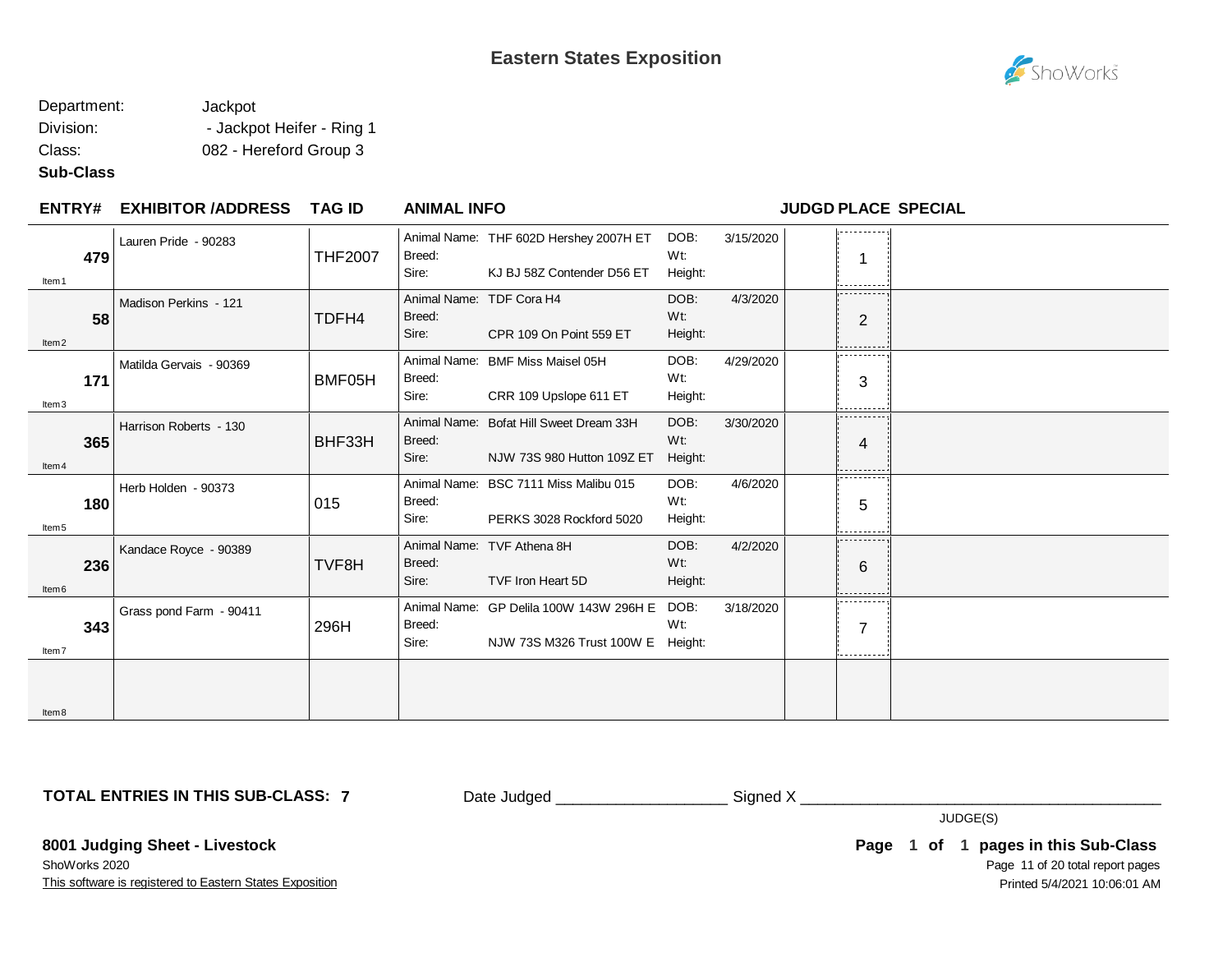

#### Department: Jackpot Division: - Jackpot Heifer - Ring 1 Class: 083 - Hereford Group 4

#### **Sub-Class**

Item8

| <b>ENTRY#</b>            | <b>EXHIBITOR /ADDRESS</b> | TAG ID   | <b>ANIMAL INFO</b>              |                                                                            |                        |           | <b>JUDGD PLACE SPECIAL</b> |  |
|--------------------------|---------------------------|----------|---------------------------------|----------------------------------------------------------------------------|------------------------|-----------|----------------------------|--|
| 367<br>Item 1            | Harrison Roberts - 130    | BHF83H   | Breed:<br>Sire:                 | Animal Name: Bofat Hill 7850 Glory 83H<br>UPS Mighty 7850 ET               | DOB:<br>Wt:<br>Height: | 8/28/2020 | ---------                  |  |
| 366<br>ltem <sub>2</sub> | Harrison Roberts - 130    | BHF61H   | Animal Name:<br>Breed:<br>Sire: | Bofat Hill 2296 Wild Rose ET<br>UPS Sensation 2296 ET                      | DOB:<br>Wt:<br>Height: | 6/21/2020 | .<br>$\overline{2}$        |  |
| 179<br>Item3             | Herb Holden - 90373       | 2023     | Animal Name:<br>Breed:<br>Sire: | DHX MatuaA 7Z 2023H<br>KF Blue Chip 7Z                                     | DOB:<br>Wt:<br>Height: | 5/16/2020 | ---------<br>3             |  |
| 342<br>ltem 4            | Grass pond Farm - 90411   | 302H     | Breed:<br>Sire:                 | Animal Name: GP Sweet Bet 226E 238F 302H DOB:<br>GP Sure Bet 4Y 226E       | Wt:<br>Height:         | 5/11/2020 | .<br>4                     |  |
| 323<br>Item <sub>5</sub> | Kurtis Pepin - 5598       | PEPIN023 | Breed:<br>Sire:                 | Animal Name: Pepin 7064 Sierra 023H<br>DHB 6964 9580 Leader 7064 E Height: | DOB:<br>Wt:            | 5/2/2020  | ---------<br>5             |  |
| Item <sub>6</sub>        |                           |          |                                 |                                                                            |                        |           |                            |  |
| Item7                    |                           |          |                                 |                                                                            |                        |           |                            |  |
|                          |                           |          |                                 |                                                                            |                        |           |                            |  |

**TOTAL ENTRIES IN THIS SUB-CLASS: 5**

Date Judged \_\_\_\_\_\_\_\_\_\_\_\_\_\_\_\_\_\_\_\_ Signed X \_\_\_\_\_\_\_\_\_\_\_\_\_\_\_\_\_\_\_\_\_\_\_\_\_\_\_\_\_\_\_\_\_\_\_\_\_\_\_\_\_\_

JUDGE(S)

**8001 Judging Sheet - Livestock** ShoWorks 2020

This software is registered to Eastern States Exposition

Page 12 of 20 total report pages **Page 1 of 1 pages in this Sub-Class** Printed 5/4/2021 10:06:01 AM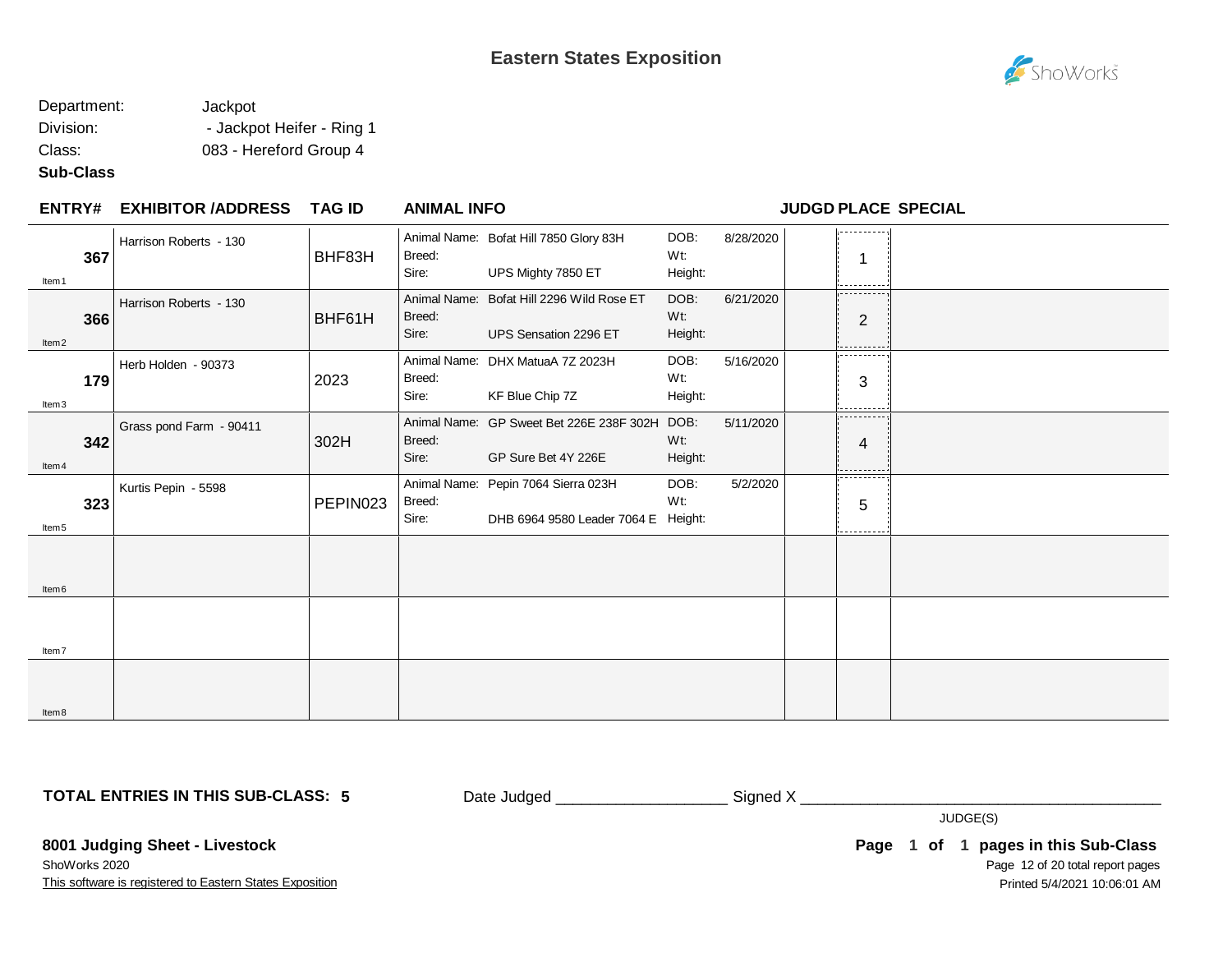

**ENTRY# ANIMAL INFO JUDGD PLACE SPECIAL**

#### Department: Jackpot Division: **- Jackpot Heifer - Ring 1** Class: 090 - Highland Heifers

#### **Sub-Class**

| <b>ENTRY# EXHIBITOR /ADDRESS</b> | TAG ID | <b>ANIMAL INFO</b> |  |
|----------------------------------|--------|--------------------|--|
|                                  |        |                    |  |

## . . . . . . . . . . . . Animal Name: Black Watch Missy DOB: 1/25/2019 Ashlyn Morelli - 90340 Breed: Wt: **87** 1 **1 1** Res Champ Overall Jackpot Heifer **1** Breed: **1 1** Res Champ Overall Jackpot Heifer V1H GOF Ralph Height: Item1 Item2 Item3 Item4 Item5 Item6 Item7 Item8

**TOTAL ENTRIES IN THIS SUB-CLASS: 1**

Date Judged \_\_\_\_\_\_\_\_\_\_\_\_\_\_\_\_\_\_\_\_\_\_\_\_\_\_\_\_\_\_Signed X \_\_\_\_\_\_\_\_\_\_\_\_\_\_\_\_\_\_\_\_\_\_\_\_\_\_\_\_\_

JUDGE(S)

This software is registered to Eastern States Exposition **8001 Judging Sheet - Livestock** ShoWorks 2020

Page 13 of 20 total report pages **Page 1 of 1 pages in this Sub-Class** Printed 5/4/2021 10:06:01 AM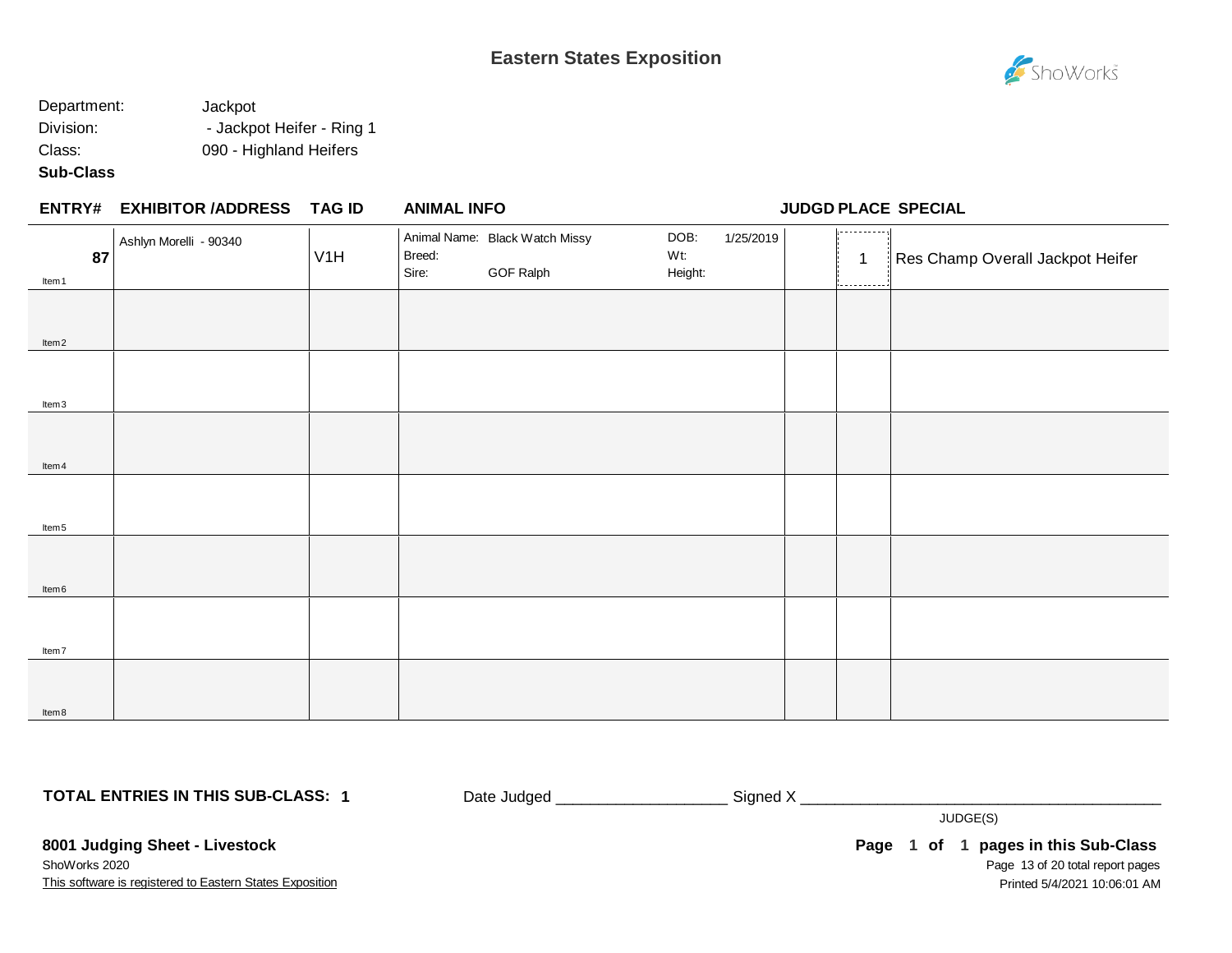# ShoWorks

#### Department: Jackpot Division:  $-$  Jackpot Heifer - Ring 1 Class: 110 - Maine Heifers

#### **Sub-Class**

|                       | ENTRY# EXHIBITOR /ADDRESS TAG ID |         | <b>ANIMAL INFO</b>                    |                   |                                     |                                  | <b>JUDGD PLACE SPECIAL</b> |
|-----------------------|----------------------------------|---------|---------------------------------------|-------------------|-------------------------------------|----------------------------------|----------------------------|
| $\mathbf 2$<br>Item 1 | Lily Dias - 136                  | DAVA425 | Animal Name: Venus<br>Breed:<br>Sire: | KBSC Simplify 22C | DOB:<br>4/25/2020<br>Wt:<br>Height: | -----------<br>-1<br>----------- |                            |
| Item <sub>2</sub>     |                                  |         |                                       |                   |                                     |                                  |                            |
| Item3                 |                                  |         |                                       |                   |                                     |                                  |                            |
| ltem 4                |                                  |         |                                       |                   |                                     |                                  |                            |
| Item <sub>5</sub>     |                                  |         |                                       |                   |                                     |                                  |                            |
| Item <sub>6</sub>     |                                  |         |                                       |                   |                                     |                                  |                            |
| ltem7                 |                                  |         |                                       |                   |                                     |                                  |                            |
| ltem 8                |                                  |         |                                       |                   |                                     |                                  |                            |

**TOTAL ENTRIES IN THIS SUB-CLASS: 1**

Date Judged \_\_\_\_\_\_\_\_\_\_\_\_\_\_\_\_\_\_\_\_ Signed X \_\_\_\_\_\_\_\_\_\_\_\_\_\_\_\_\_\_\_\_\_\_\_\_\_\_\_\_\_\_\_\_\_\_\_\_\_\_\_\_\_\_

JUDGE(S)

This software is registered to Eastern States Exposition **8001 Judging Sheet - Livestock** ShoWorks 2020

Page 14 of 20 total report pages **Page 1 of 1 pages in this Sub-Class** Printed 5/4/2021 10:06:01 AM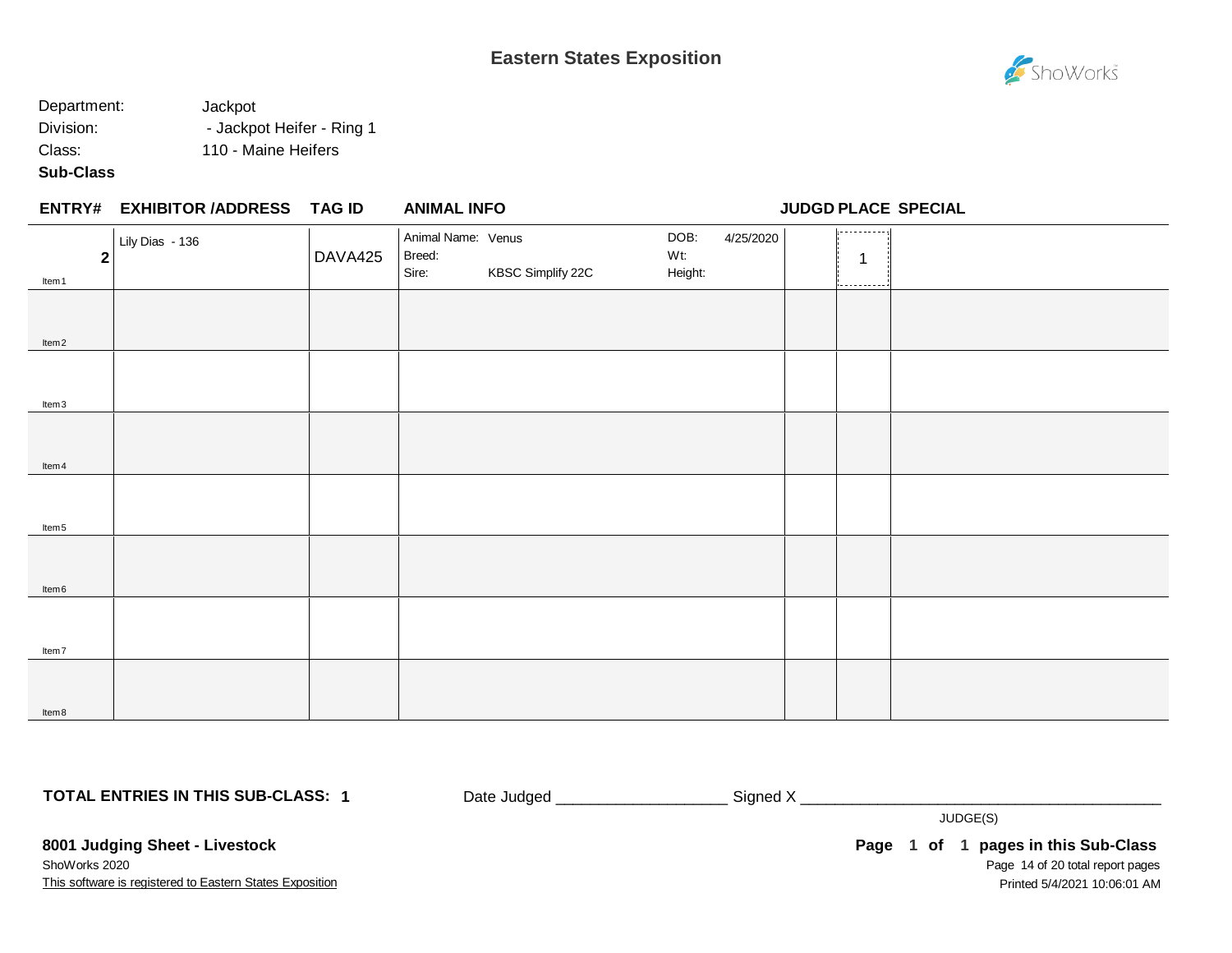

### Department: Jackpot Division: **- Jackpot Heifer - Ring 1** Class: 120 - Maintainer Heifers

#### **Sub-Class**

| <b>ENTRY# EXHIBITOR /ADDRESS</b><br>TAG ID | <b>ANIMAL INFO</b> |
|--------------------------------------------|--------------------|
|--------------------------------------------|--------------------|

**ENTRY# ANIMAL INFO JUDGD PLACE SPECIAL**

| 290               | Kathryn Dingle - 90399 | Animal Name: HCIM Oakies Glory 209H<br>Breed: | 4/25/2020<br>DOB:<br>Wt: | $[x - 1 - 1 - 1 - 1 - 1]$<br>$\mathbf 1$ |  |
|-------------------|------------------------|-----------------------------------------------|--------------------------|------------------------------------------|--|
| Item 1            |                        | Sire:<br>Colburn Primo 5153                   | Height:                  | -----------                              |  |
|                   |                        |                                               |                          |                                          |  |
|                   |                        |                                               |                          |                                          |  |
| Item <sub>2</sub> |                        |                                               |                          |                                          |  |
|                   |                        |                                               |                          |                                          |  |
|                   |                        |                                               |                          |                                          |  |
| Item3             |                        |                                               |                          |                                          |  |
|                   |                        |                                               |                          |                                          |  |
|                   |                        |                                               |                          |                                          |  |
| ltem 4            |                        |                                               |                          |                                          |  |
|                   |                        |                                               |                          |                                          |  |
|                   |                        |                                               |                          |                                          |  |
| ltem <sub>5</sub> |                        |                                               |                          |                                          |  |
|                   |                        |                                               |                          |                                          |  |
|                   |                        |                                               |                          |                                          |  |
| Item <sub>6</sub> |                        |                                               |                          |                                          |  |
|                   |                        |                                               |                          |                                          |  |
|                   |                        |                                               |                          |                                          |  |
| ltem7             |                        |                                               |                          |                                          |  |
|                   |                        |                                               |                          |                                          |  |
|                   |                        |                                               |                          |                                          |  |
| Item 8            |                        |                                               |                          |                                          |  |
|                   |                        |                                               |                          |                                          |  |

**TOTAL ENTRIES IN THIS SUB-CLASS: 1**

Date Judged \_\_\_\_\_\_\_\_\_\_\_\_\_\_\_\_\_\_\_\_\_\_\_\_\_\_\_\_\_ Signed X \_\_\_\_\_\_\_\_\_\_\_\_\_\_\_\_\_\_\_\_\_\_\_\_\_\_\_\_\_\_

JUDGE(S)

This software is registered to Eastern States Exposition **8001 Judging Sheet - Livestock** ShoWorks 2020

Page 15 of 20 total report pages **Page 1 of 1 pages in this Sub-Class** Printed 5/4/2021 10:06:01 AM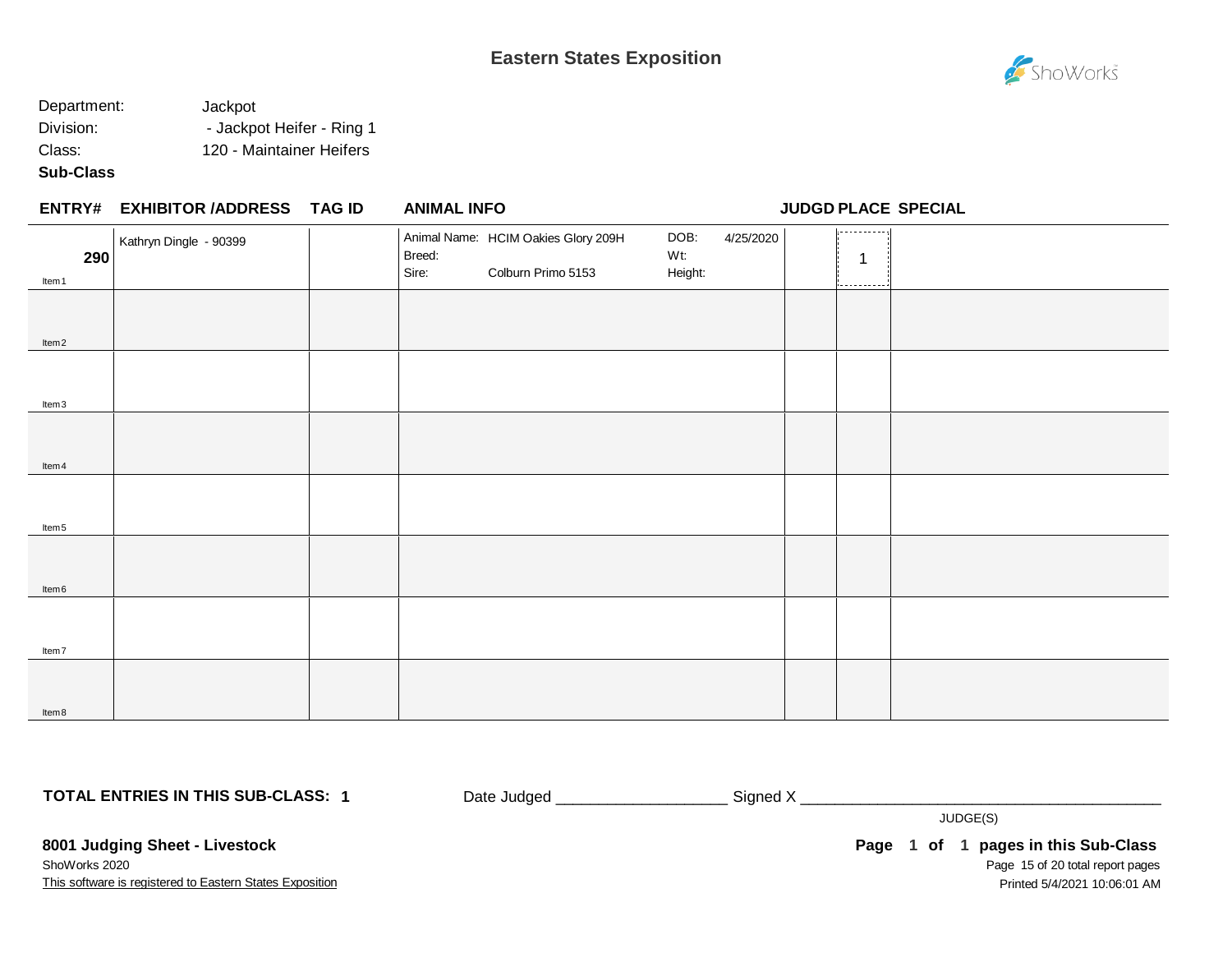

## Department: Jackpot Division: **- Jackpot Heifer - Ring 1** Class: 130 - Non-Papered Heifers Group 1

#### **Sub-Class**

|                   | ENTRY# EXHIBITOR /ADDRESS TAG ID | <b>ANIMAL INFO</b>                         |             |                        |                                 | <b>JUDGD PLACE SPECIAL</b> |
|-------------------|----------------------------------|--------------------------------------------|-------------|------------------------|---------------------------------|----------------------------|
| 278<br>Item 1     | elizabeth weir - 264             | Animal Name: Chardonnay<br>Breed:<br>Sire: | Huff n Puff | DOB:<br>Wt:<br>Height: | 1.<br>$\mathbf 1$<br>---------- |                            |
| ltem <sub>2</sub> |                                  |                                            |             |                        |                                 |                            |
| ltem3             |                                  |                                            |             |                        |                                 |                            |
| ltem 4            |                                  |                                            |             |                        |                                 |                            |
| ltem <sub>5</sub> |                                  |                                            |             |                        |                                 |                            |
| ltem 6            |                                  |                                            |             |                        |                                 |                            |
| Item7             |                                  |                                            |             |                        |                                 |                            |
| ltem 8            |                                  |                                            |             |                        |                                 |                            |

**TOTAL ENTRIES IN THIS SUB-CLASS: 1**

Date Judged \_\_\_\_\_\_\_\_\_\_\_\_\_\_\_\_\_\_\_\_\_\_\_\_\_\_\_\_ Signed X \_\_\_\_\_\_\_\_\_\_\_\_\_\_\_\_\_\_\_\_\_\_\_\_\_\_\_\_\_\_

JUDGE(S)

This software is registered to Eastern States Exposition **8001 Judging Sheet - Livestock** ShoWorks 2020

Page 16 of 20 total report pages **Page 1 of 1 pages in this Sub-Class** Printed 5/4/2021 10:06:01 AM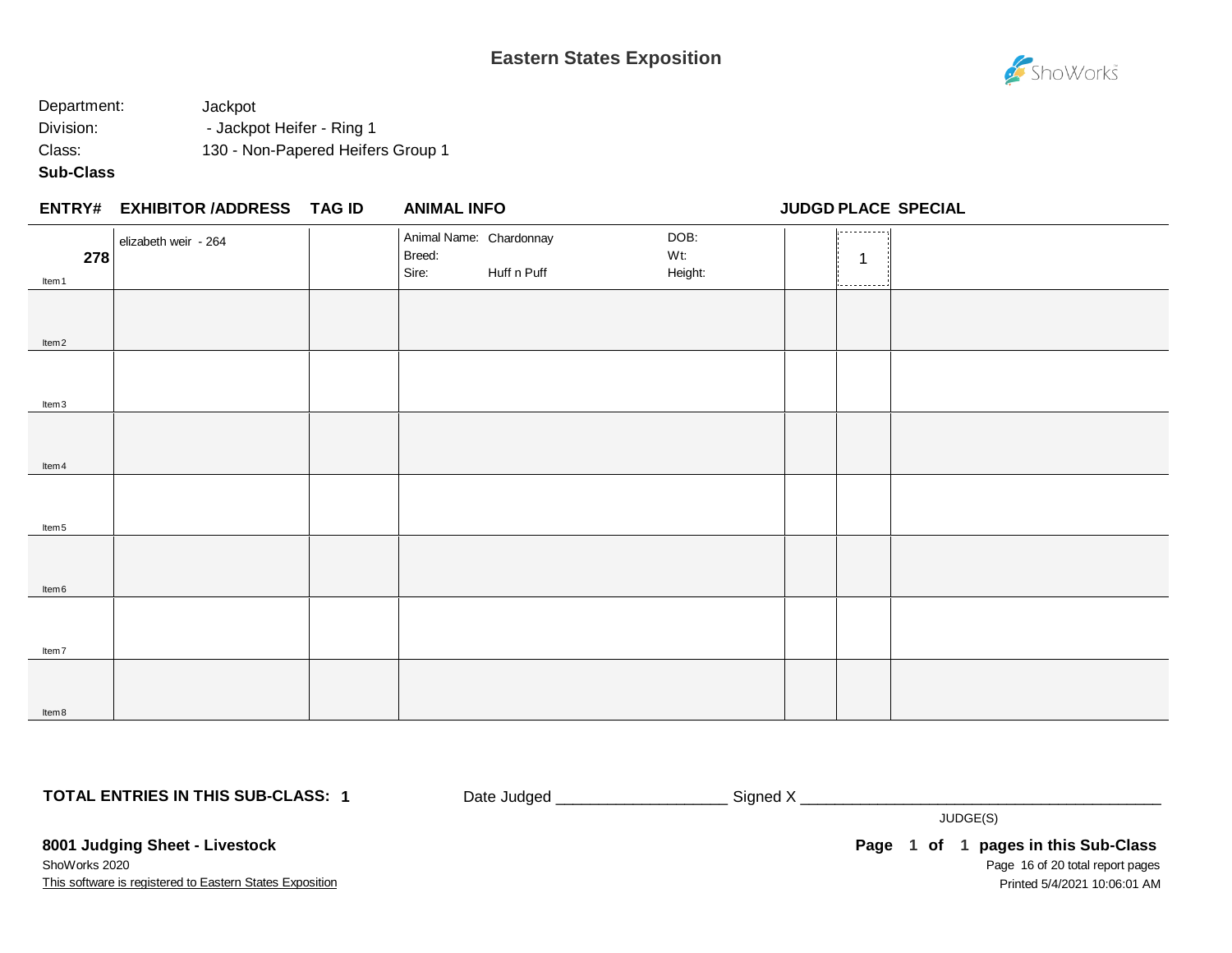

### Department: Jackpot Division: **- Jackpot Heifer - Ring 1** Class: 140 - Shorthorn Heifers

#### **Sub-Class**

Item8

|                   | ENTRY# EXHIBITOR /ADDRESS TAG ID |      | <b>ANIMAL INFO</b>                                                      |                                     | JUDGD PLACE SPECIAL  |  |
|-------------------|----------------------------------|------|-------------------------------------------------------------------------|-------------------------------------|----------------------|--|
| 200<br>Item1      | Natalie Shultz - 90377           | 2020 | Animal Name: Armstrong Felecia 2020<br>Breed:<br>Sire:<br>PVF Ruger 17C | DOB:<br>5/15/2020<br>Wt:<br>Height: | ,<br>1<br>---------- |  |
| Item <sub>2</sub> |                                  |      |                                                                         |                                     |                      |  |
| Item <sub>3</sub> |                                  |      |                                                                         |                                     |                      |  |
| Item 4            |                                  |      |                                                                         |                                     |                      |  |
| Item <sub>5</sub> |                                  |      |                                                                         |                                     |                      |  |
| Item <sub>6</sub> |                                  |      |                                                                         |                                     |                      |  |
| Item7             |                                  |      |                                                                         |                                     |                      |  |
|                   |                                  |      |                                                                         |                                     |                      |  |

**TOTAL ENTRIES IN THIS SUB-CLASS: 1**

Date Judged \_\_\_\_\_\_\_\_\_\_\_\_\_\_\_\_\_\_\_\_ Signed X \_\_\_\_\_\_\_\_\_\_\_\_\_\_\_\_\_\_\_\_\_\_\_\_\_\_\_\_\_\_\_\_\_\_\_\_\_\_\_\_\_\_

JUDGE(S)

This software is registered to Eastern States Exposition **8001 Judging Sheet - Livestock** ShoWorks 2020

Page 17 of 20 total report pages **Page 1 of 1 pages in this Sub-Class** Printed 5/4/2021 10:06:01 AM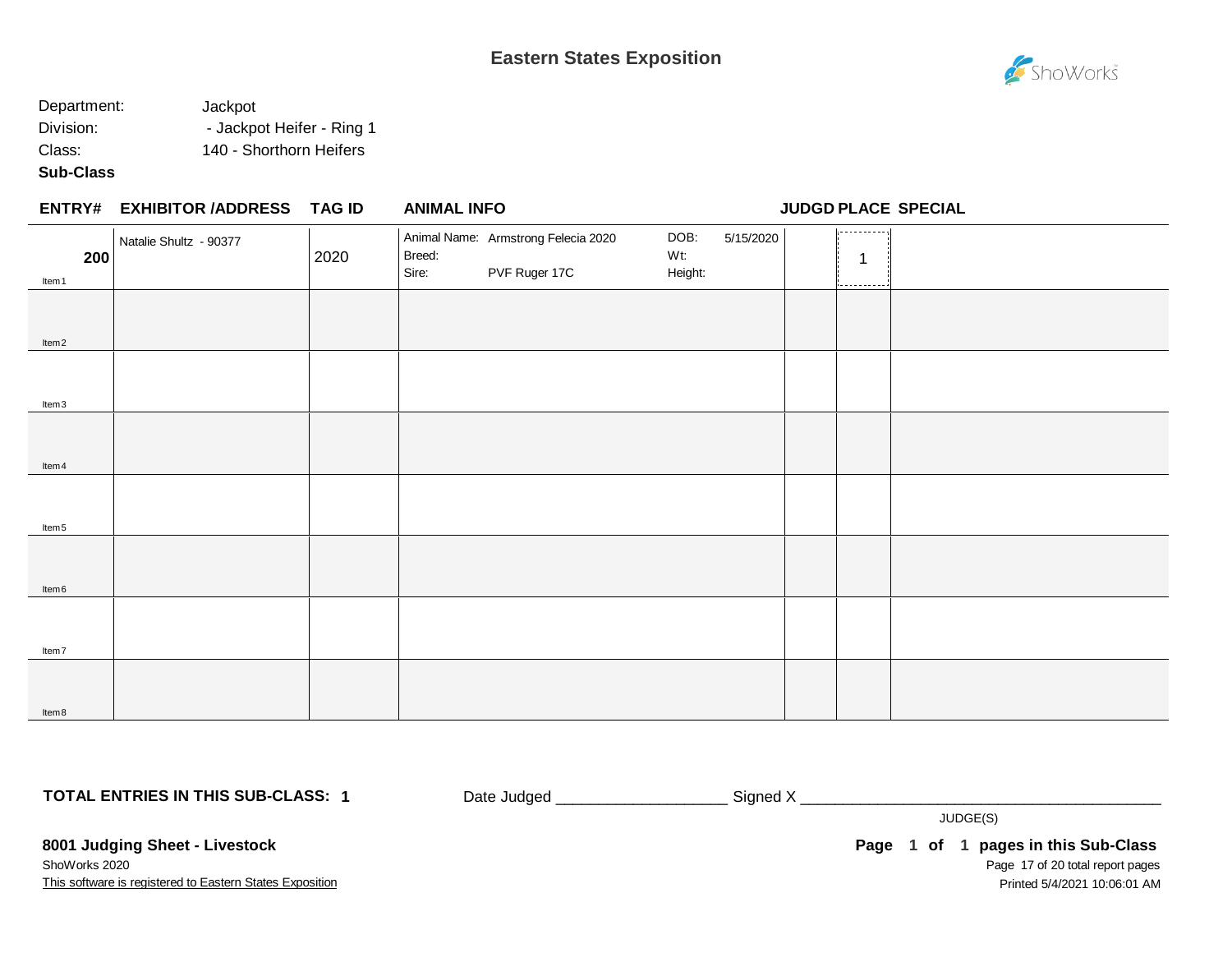

## Department: Jackpot Division: **- Jackpot Heifer - Ring 1** Class: 150 - Shorthorn Plus Heifers

#### **Sub-Class**

|                   | ENTRY# EXHIBITOR /ADDRESS TAG ID |      | <b>ANIMAL INFO</b> |                                                      |                        |          | <b>JUDGD PLACE SPECIAL</b> |  |
|-------------------|----------------------------------|------|--------------------|------------------------------------------------------|------------------------|----------|----------------------------|--|
| 478<br>ltem 1     | Aubrey Wacome - 90400            | C07H | Breed:<br>Sire:    | Animal Name: CCC Midnight Rose<br>Colburn Primo 5153 | DOB:<br>Wt:<br>Height: | 3/4/2020 | ,<br>.                     |  |
| Item <sub>2</sub> |                                  |      |                    |                                                      |                        |          |                            |  |
| Item3             |                                  |      |                    |                                                      |                        |          |                            |  |
| Item 4            |                                  |      |                    |                                                      |                        |          |                            |  |
| Item <sub>5</sub> |                                  |      |                    |                                                      |                        |          |                            |  |
| Item 6            |                                  |      |                    |                                                      |                        |          |                            |  |
| Item7             |                                  |      |                    |                                                      |                        |          |                            |  |
| ltem 8            |                                  |      |                    |                                                      |                        |          |                            |  |

**TOTAL ENTRIES IN THIS SUB-CLASS: 1**

Date Judged \_\_\_\_\_\_\_\_\_\_\_\_\_\_\_\_\_\_\_\_\_\_\_\_\_\_\_Signed X \_\_\_\_\_\_\_\_\_\_\_\_\_\_\_\_\_\_\_\_\_\_\_\_\_\_\_\_\_\_\_\_

JUDGE(S)

This software is registered to Eastern States Exposition **8001 Judging Sheet - Livestock** ShoWorks 2020

Page 18 of 20 total report pages **Page 1 of 1 pages in this Sub-Class** Printed 5/4/2021 10:06:01 AM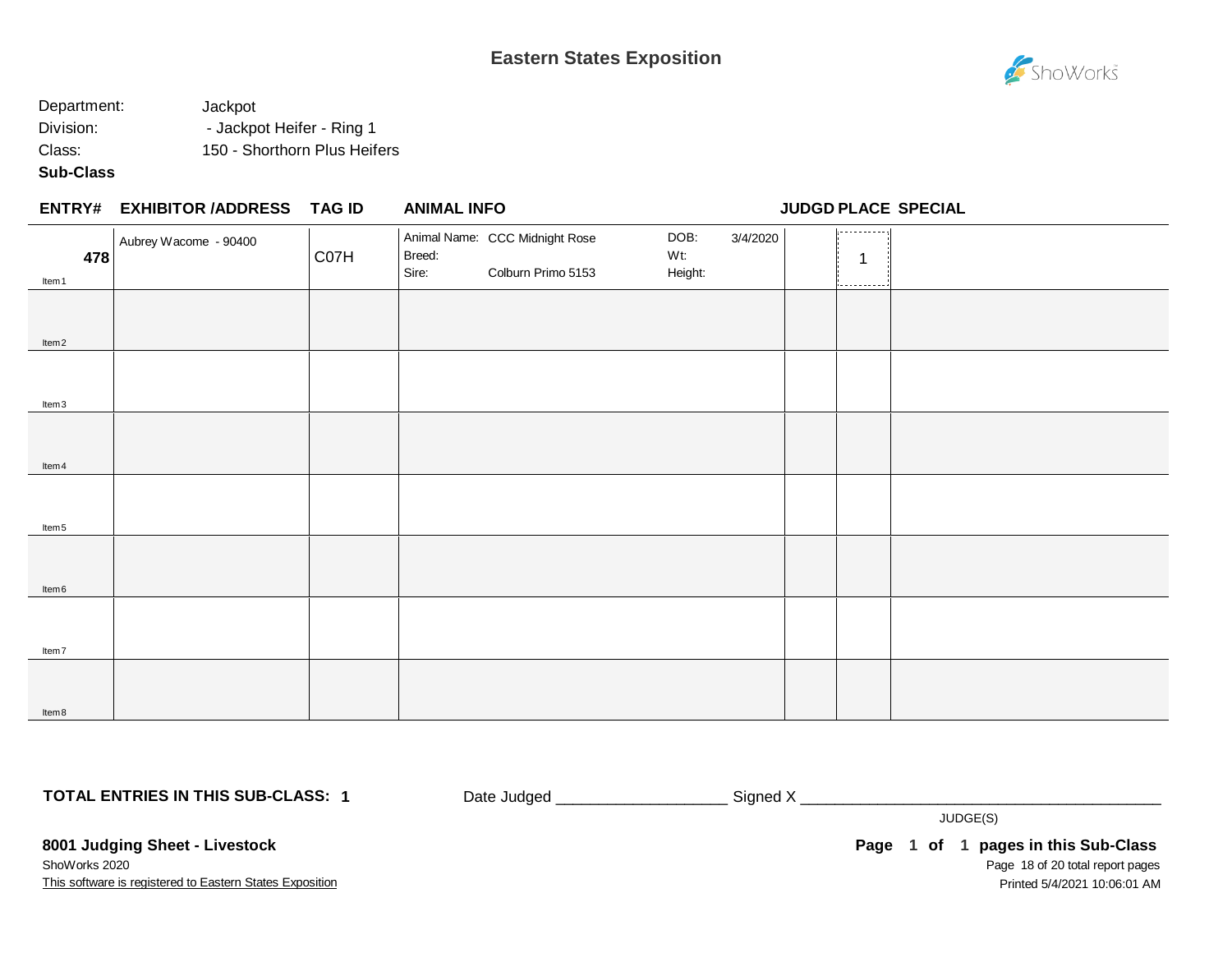

### Department: Jackpot Division: **- Jackpot Heifer - Ring 1** Class: 160 - Simmental Heifers Group 1

#### **Sub-Class**

#### **EXHIBITOR /ADDRESS TAG ID ENTRY# ANIMAL INFO JUDGD PLACE SPECIAL**

| Item 1            | 404 | Tiffany George - 90416  | H673        | Breed:<br>Sire: | Animal Name: CNS/1002 Knockout C673<br>W/C Bankroll 811D    | DOB:<br>Wt:<br>Height: | 9/2/2020  | 1.<br>$\overline{1}$        | 4th Overall Jackpot Heifer |
|-------------------|-----|-------------------------|-------------|-----------------|-------------------------------------------------------------|------------------------|-----------|-----------------------------|----------------------------|
| Item <sub>2</sub> | 474 | olivia mccarthy - 90390 | GT6H        | Breed:<br>Sire: | Animal Name: GRTF County Splash 6H<br>GEFF County O         | DOB:<br>Wt:<br>Height: | 2/13/2020 | ----------<br>2<br>-------- |                            |
| ltem3             | 184 | Erin Battles - 90372    | <b>HG14</b> | Breed:<br>Sire: | Animal Name: HFSC Gretta HG14 ET<br>SVF/NJC Built Right N48 | DOB:<br>Wt:<br>Height: | 3/4/2019  | .<br>$\sqrt{3}$<br>.        |                            |
| Item 4            |     |                         |             |                 |                                                             |                        |           |                             |                            |
| Item <sub>5</sub> |     |                         |             |                 |                                                             |                        |           |                             |                            |
| Item <sub>6</sub> |     |                         |             |                 |                                                             |                        |           |                             |                            |
| Item7             |     |                         |             |                 |                                                             |                        |           |                             |                            |
| Item8             |     |                         |             |                 |                                                             |                        |           |                             |                            |

**TOTAL ENTRIES IN THIS SUB-CLASS: 3**

Date Judged \_\_\_\_\_\_\_\_\_\_\_\_\_\_\_\_\_\_\_\_\_\_\_\_\_\_\_\_\_\_ Signed X \_\_\_\_\_\_\_\_\_\_\_\_\_\_\_\_\_\_\_\_\_\_\_\_\_\_\_\_

JUDGE(S)

This software is registered to Eastern States Exposition **8001 Judging Sheet - Livestock** ShoWorks 2020

Page 19 of 20 total report pages **Page 1 of 1 pages in this Sub-Class** Printed 5/4/2021 10:06:01 AM